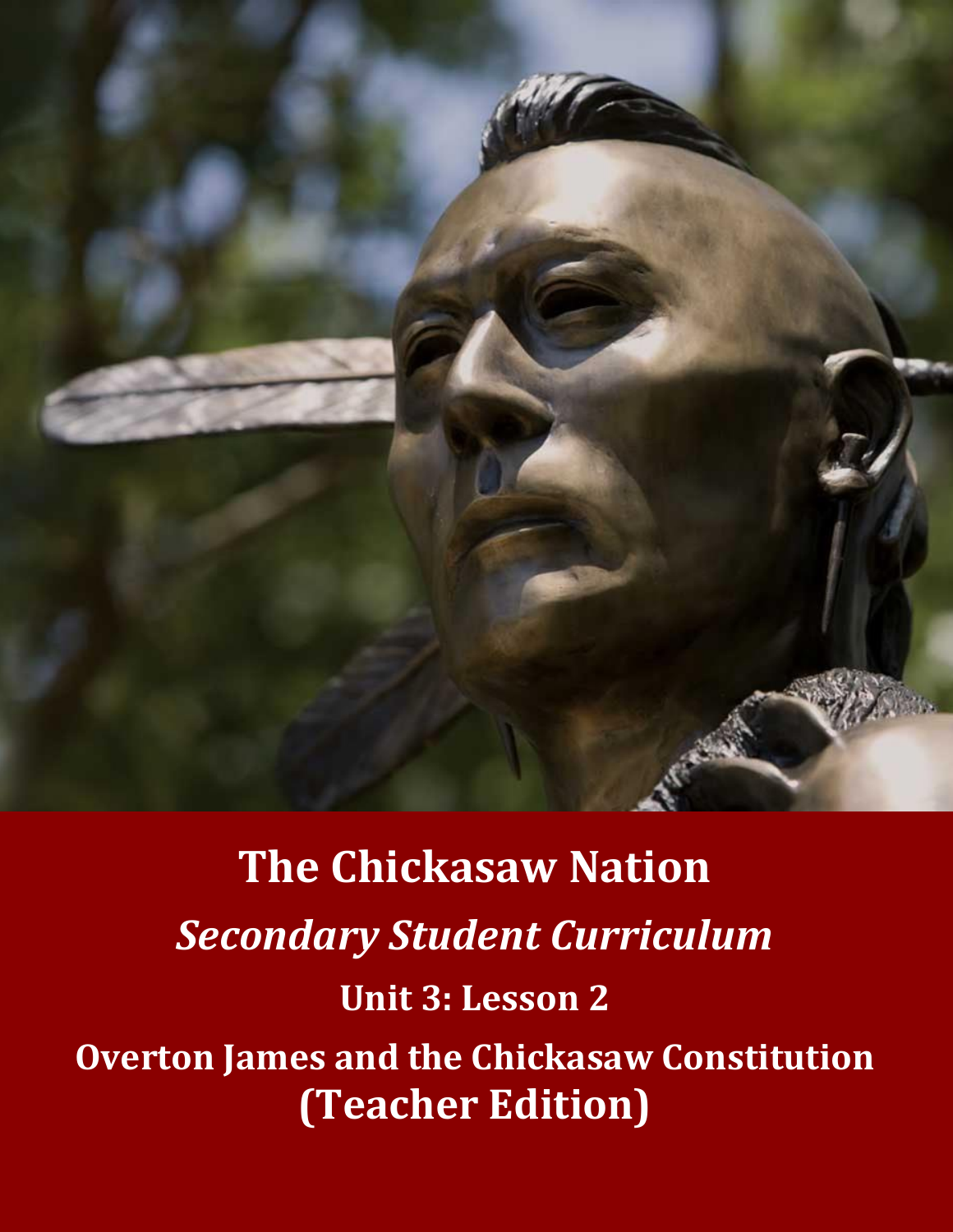# **Table of Contents**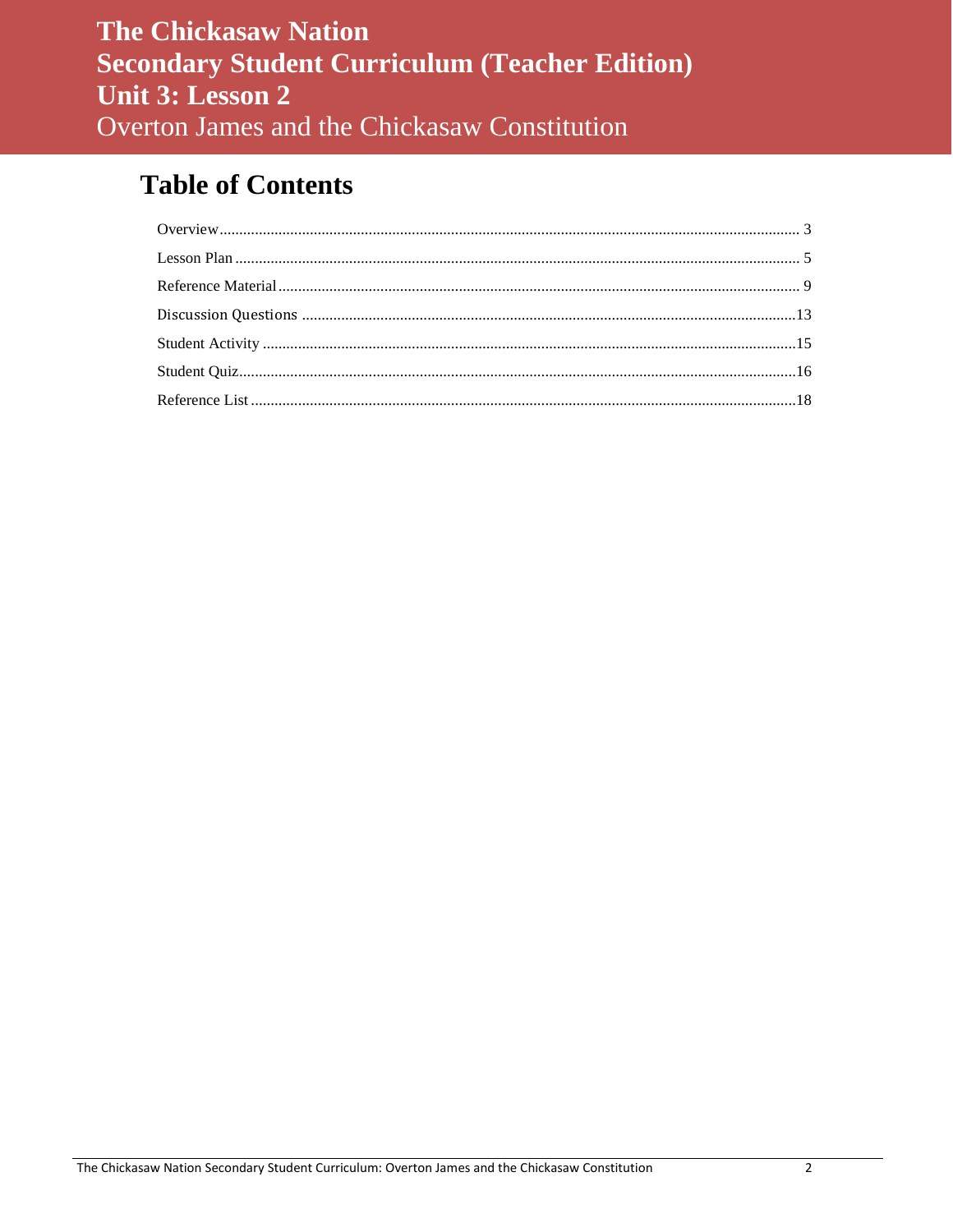#### <span id="page-2-0"></span>**Overview**

#### *Chokma* (Hello),

Thank you for your interest in the Chickasaw Nation Student Curriculum. We are pleased to offer this curriculum that explores our deep history, culture and traditions. Started in 2010 with the development of the Chickasaw Cultural Center, the curricula are designed to inform and educate individuals about the dynamic history of our Chickasaw leaders, monumental events and culture. Chickasaw historians, researchers, archaeologists and other educators, as well as tribal elders, have worked tirelessly to develop this curriculum to share our story.

We are excited to offer Unit 3. Each lesson focuses on a specific event and/or individual throughout the Chickasaw Nation's history and is complete with its own lesson plan, reading material, discussion questions, student activity, student quiz and reference list for convenience. All provided materials have been reviewed and approved by the Chickasaw Nation Department of Culture & Humanities and the Chickasaw Nation Department of Communications & Community Development.

The Chickasaw Nation would like to thank you for your support. If you have any questions, please contact Michelle Cooke, special assistant to the secretary of the Chickasaw Nation Department of Culture & Humanities, at (580) 436-7258 or [michelle.cooke@chickasaw.net.](mailto:michelle.cooke@chickasaw.net)

*The following Oklahoma Academic Standards, as outlined in the Oklahoma State Department of Education's 2014 Social Studies guide, are to be used only as a basic guide. Other standards may be applicable that could be based on a teacher's own interpretation of the lesson material or ability/need to make a conceptual connection:*

#### Grades 9-12

 **Oklahoma History and Government:** *The Foundation, Formation and Transformation of Oklahoma***, Content Standard 3.1:** Compare and contrast the development of governments among the Native American tribes, the movement for the state of Sequoyah, the proposal for an all-Black state and the impact of the *Enabling Act* on single statehood.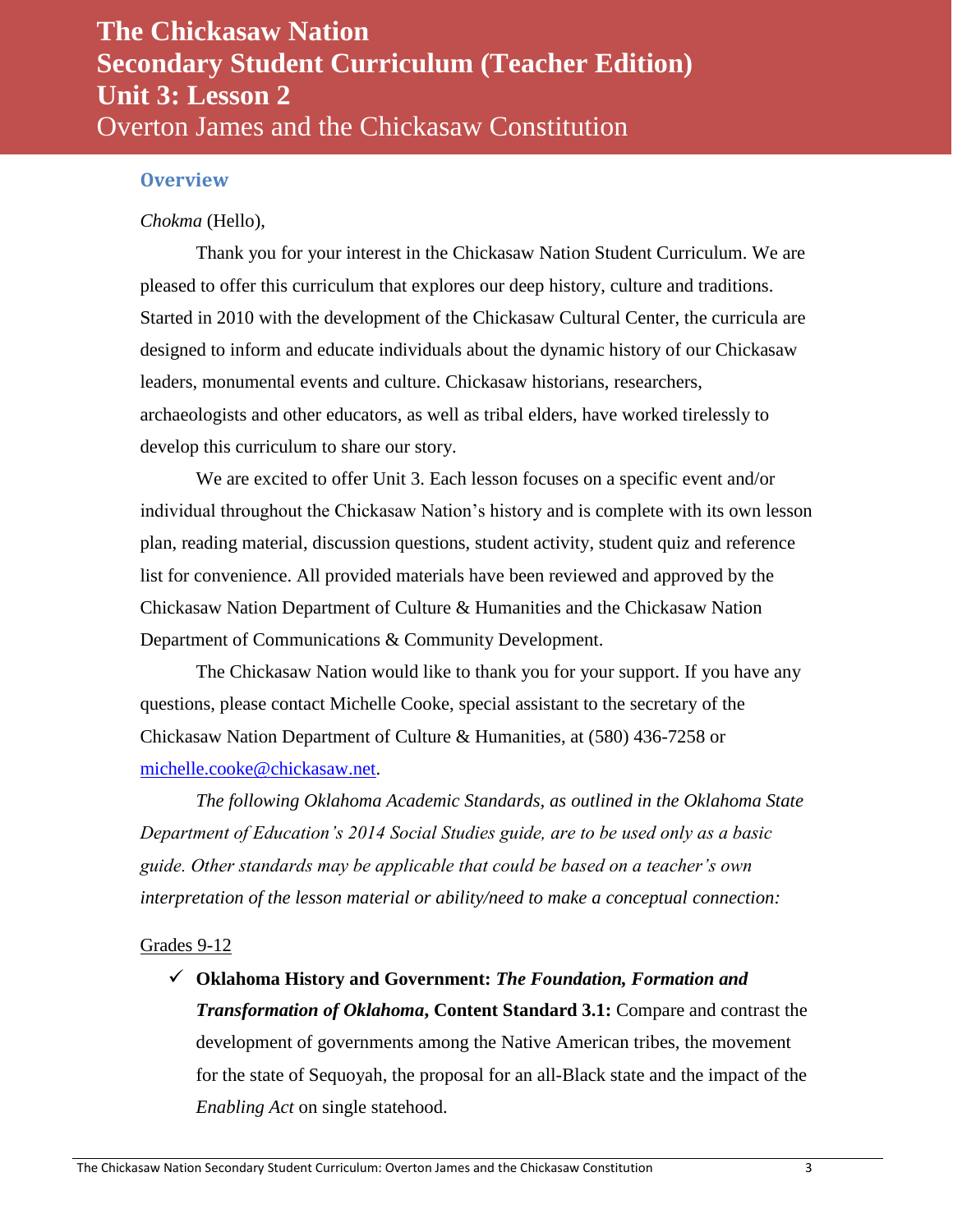- **United States Government:** *Freedom for All: Securing Rights and Defining Responsibilities***, Content Standard 3.4:** Summarize and explain the relationships and the responsibilities between national and state governments including tribal and local governments.
- **Oklahoma History and Government:** *The Foundation, Formation and Transformation of Oklahoma***, Content Standard 5.5:** Analyze the evolving relationship between state and tribal governments impacting tribal selfdetermination and control over Native American lands and resources including issues of joint jurisdiction, taxation, and gaming.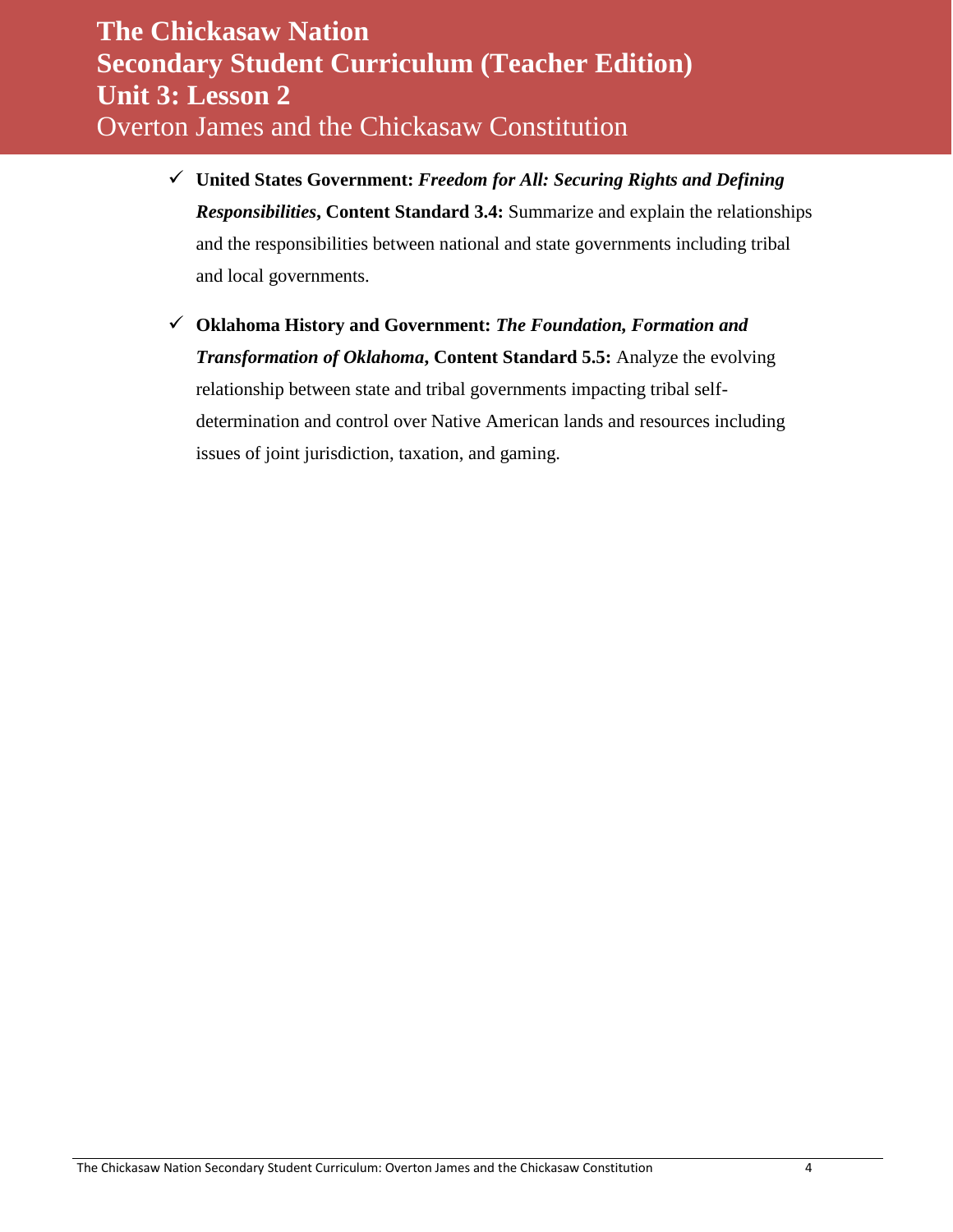### <span id="page-4-0"></span>**Lesson Plan**

#### Oklahoma Academic Standards: Grades 9-12

- **Oklahoma History and Government:** *The Foundation, Formation and Transformation of Oklahoma***, Content Standard 3.1.**
- **United States Government:** *Freedom for All: Securing Rights and Defining Responsibilities***, Content Standard 3.4.**
- **Oklahoma History and Government:** *The Foundation, Formation and Transformation of Oklahoma***, Content Standard 5.5.**

#### *INTRODUCTION*

*Note: The following is a suggested script for you, the teacher, to reference while discussing this lesson plan. Based on a number of factors, such as your students' ages or maturity levels, you may choose to deviate from the script as appropriate.*

"Government is an important part of our American society. Do you recall the branches of the U.S. government? [*Pause for responses*.] That's right! There are three: the executive, the judicial and the legislative branches, and each one serves a specific purpose to keep our country functioning as a democratic society. The executive branch consists of our president, vice president and cabinet; the legislative is the Congress, Senate and House of Representatives; and the judicial is the Supreme Court and federal courts.

"Federally recognized tribes in the United States are unique because the United States Constitution recognizes them as sovereign governments. What do you think sovereignty means, and how would this be beneficial for a federal tribe? [*The teacher may wish to explain sovereignty. Sovereignty is defined as the right to self-govern. Responses from the class will vary.*]

"Those are all good responses. There were tribes living in North America that were independent political communities before explorers ever arrived. In fact, when the colonists decided to establish their independence from the British Empire, they were heavily influenced by some tribal ideas on democracy, governmental structure and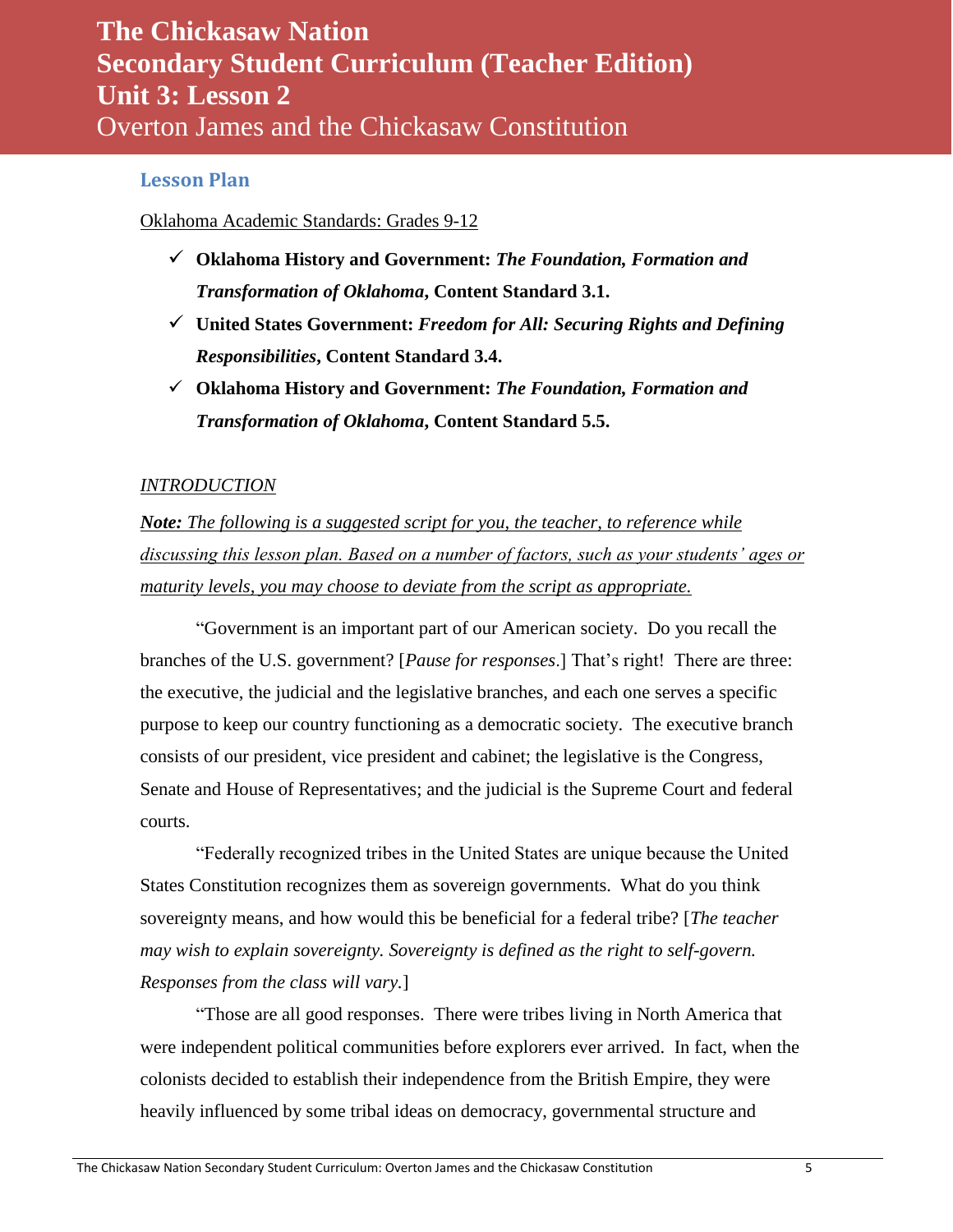individual rights. Can you think of any Constitutional concepts that may have been based on tribal ideas? [*The students may or may not be familiar with the Iroquois Confederacy or their Great Law of Peace. If they are not, a brief overview may be beneficial for the class. For more information on the Iroquois Confederacy visit: https://www.britannica. com/topic/Iroquois-Confederacy*]

"When the Chickasaws were forced to leave their Homeland in 1837, they traveled to Indian Territory (which is now Oklahoma). They decided that a restructured form of government had become necessary, so their Council met to develop their own Constitution. Let's look at the important role one of their governors played in history and how sovereignty has been influential in the development of their tribal government."

#### *OBJECTIVES*

- 1. The students will read the reference material out loud.
- 2. The students will interact with the reading by answering discussion questions.
- 3. The students will complete the student activity and quiz.

#### *READING PROCEDURE*

The teacher will read the first paragraph of the material out loud to the students. Then the teacher will ask students to take turns reading each paragraph.

*If the students are uncomfortable with oral reading, the teacher may wish to consider reading the entire passage to model good reading habits. For students who already display great comfort with oral reading, the teacher may wish to have the students read the entire passage. Teachers should feel free to stop the reading and pose knowledge questions about the text—e.g., asking students to define words or explain more. Similarly, the discussion questions may be answered in discussion, as intended, or the teacher may use them to make a free response worksheet for the students.*

#### *MATERIALS*

- 1. Reading text (provided)
- 2. Discussion questions (provided)
- 3. Quiz (provided)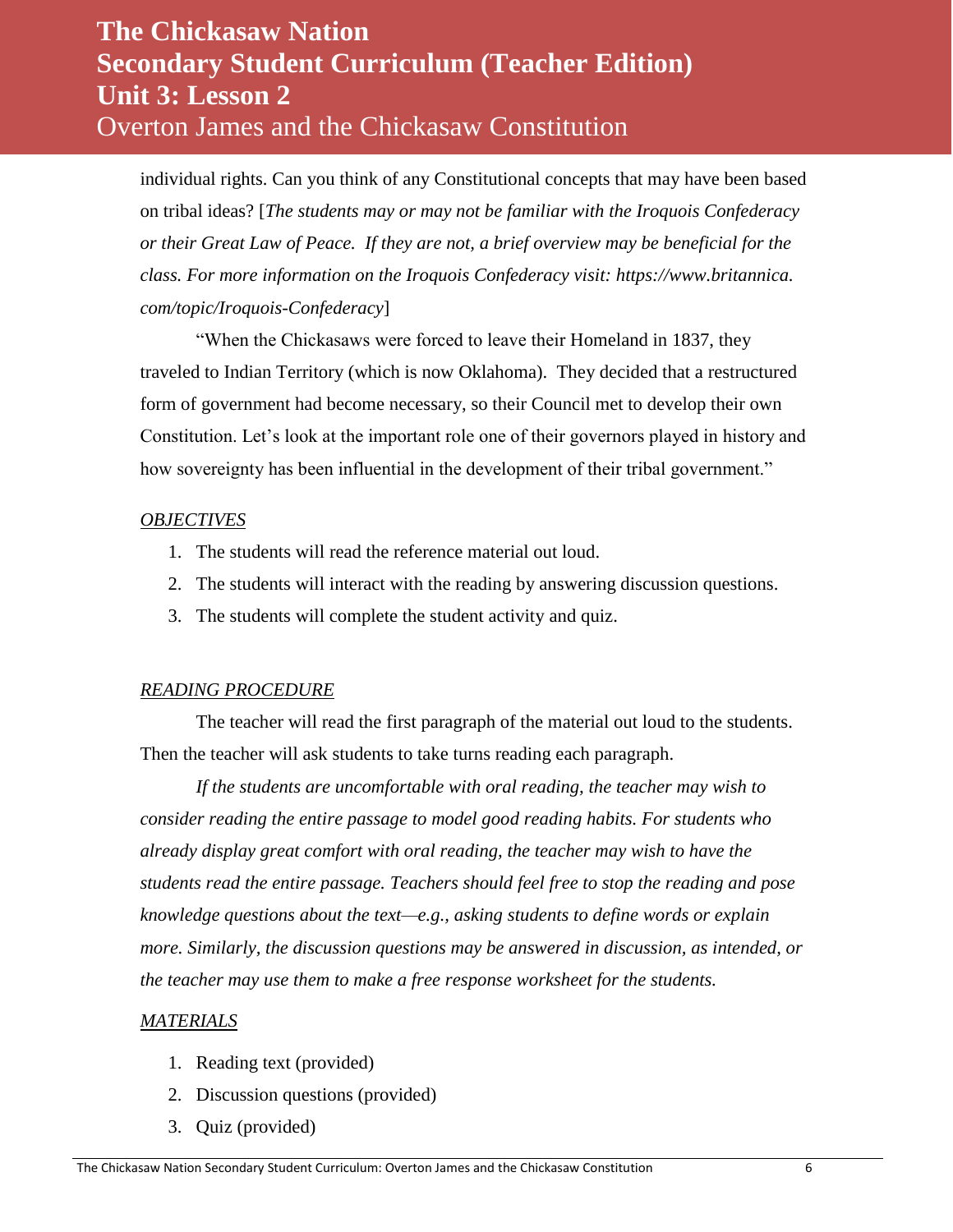### *EVALUATION*

The teacher will grade students based on some combination of the following: oral reading, participation in discussion and any comments made that the teacher considers particularly insightful. These grades may be evaluative or for completion, at the teacher's discretion.

#### *ACTIVITY PROCEDURE*

- a. The teacher will introduce the activity to the students: "Now that you have learned a little about the Chickasaw government, here is a cryptogram for you to solve." The student activity can be used as an individual activity or the students can work together, at the teacher's discretion.
- b. The teacher will supervise the students as they complete the cryptogram.
- c. At the end of the period, the teacher will ask the students to share their solutions to the cryptogram, and students will have the opportunity to explain where this quote came from and why it is important.

#### *MATERIALS*

- 1. Cryptogram (provided)
- 2. Pencils/pens

#### *EVALUATION*

The teacher may grade students' activities based on correctness or for completion, at the teacher's discretion.

#### *CLOSURE*

"So, what have we learned today? Government is an important part of our democratic society, and federally recognized tribes in the United States are sovereign and have the right to determine their own government structures. They can even pass laws and enforce them through tribal constitutions, laws, police and courts.

"Governor Overton James was the first elected governor of the Chickasaw Nation after Oklahoma became a state, and he accomplished many goals while he was in office. What do you think were some of the most important achievements that occurred during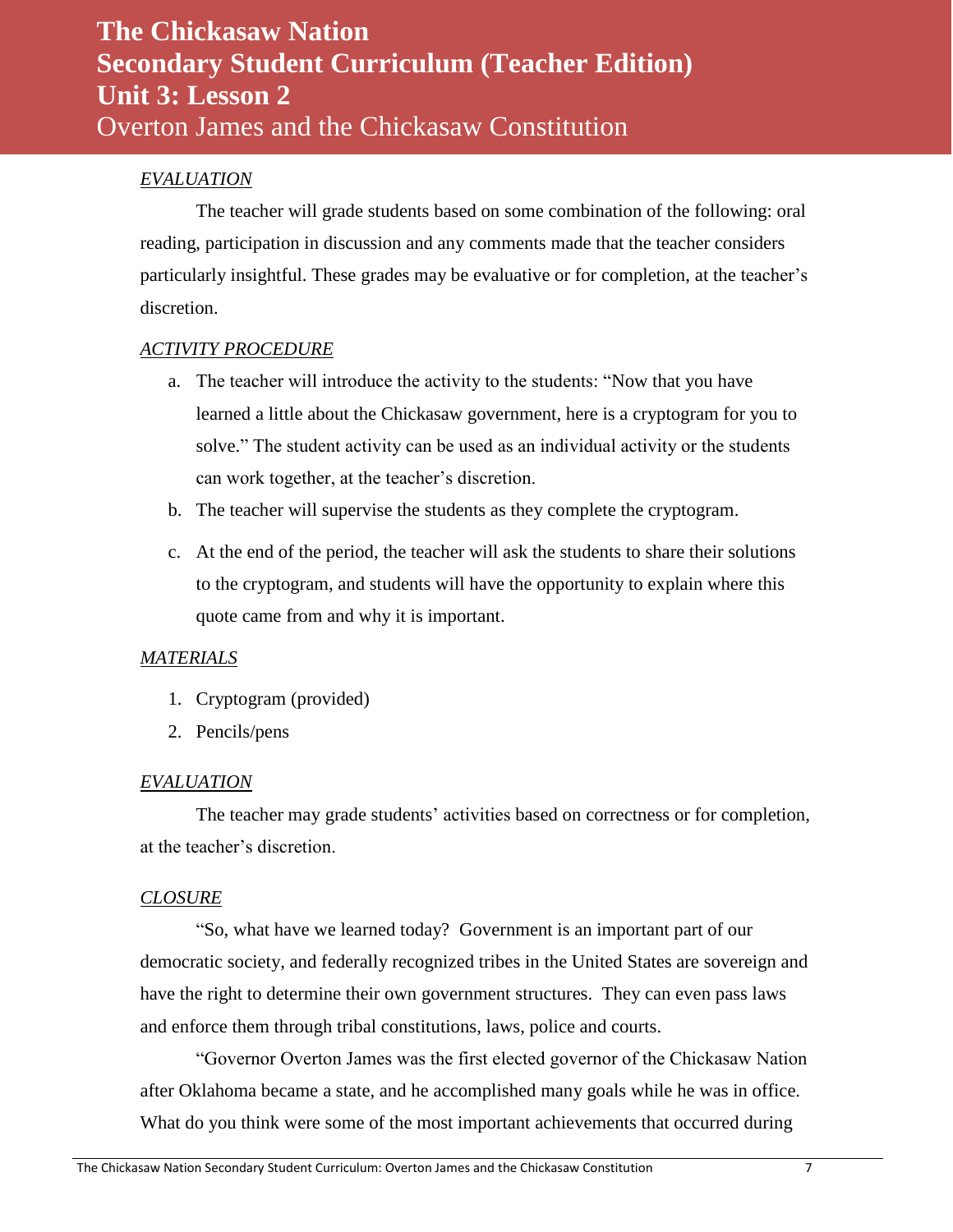his tenure? [*Allow time for various responses and expect students to elaborate*.] Good job! All of those responses are correct. Tribal leadership and governmental structure is vital to the Chickasaw Nation, just like it is to the United States. Great leaders can make great changes!"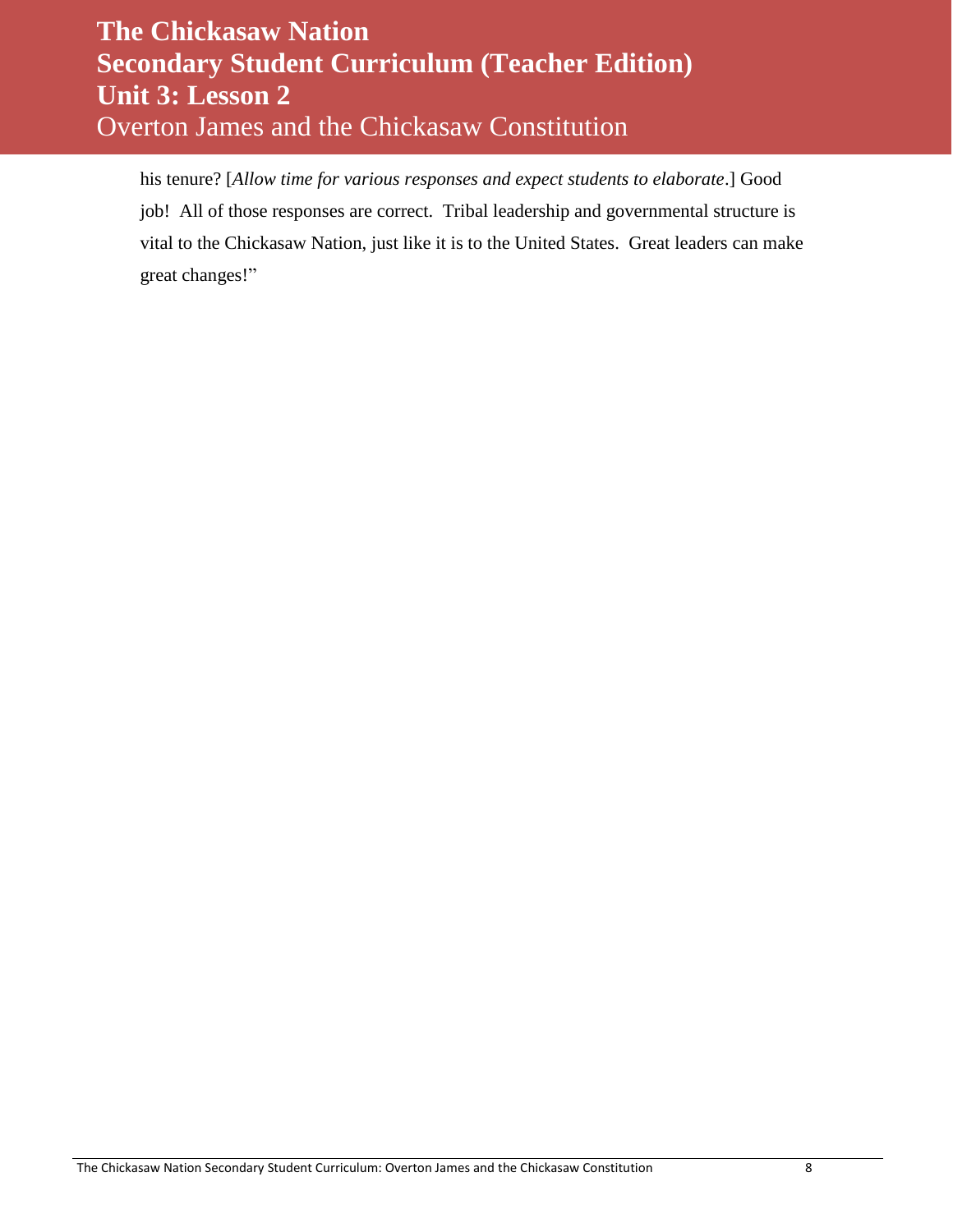### <span id="page-8-0"></span>**Reference Material**

Tribal leadership has always been an essential part of Chickasaw history, and it has adapted to the ever-changing needs of the tribe over time. Since first contact with the Europeans, the Chickasaw's traditional governmental structure of clan systems had been shifting. By the time of Removal in 1837, the Chickasaw people had developed, and were operating under, a code of written laws. However, these laws changed when the Chickasaw Nation became a district in the Choctaw Nation in Indian Territory, where they had to follow the Choctaw Nation's laws. Unhappy with this arrangement, Chickasaw leadership campaigned for separation. This was granted with the signing of the Treaty of 1855.

In 1856, the Chickasaw people gathered at Good Spring (known today as Tishomingo, Oklahoma) on Pennington Creek to draft their own constitution. It provided for a threebranch system of government executive, legislative and judicial. With minor changes over the years, this document served the Chickasaw people well until its dissolution in 1906 in preparation for Oklahoma statehood. From 1906 until 1971,



Figure 1: Gov. James being sworn in at Seeley Chapel in October of 1963

through federal legislation, U.S. presidents appointed Chickasaw Nation governors. These governors were charged with the oversight of tribal land and the closing out of remaining business interests.

More than 100 Chickasaws gathered at Seeley Chapel, a small church outside of Tishomingo, Oklahoma, in October of 1960 in an effort to re-establish control of tribal government. Soon, Seeley Chapel became a meeting place for Chickasaws to gather, discuss their political future and share their culture through language, food and song. It is only fitting that when President John Kennedy appointed Overton James governor of the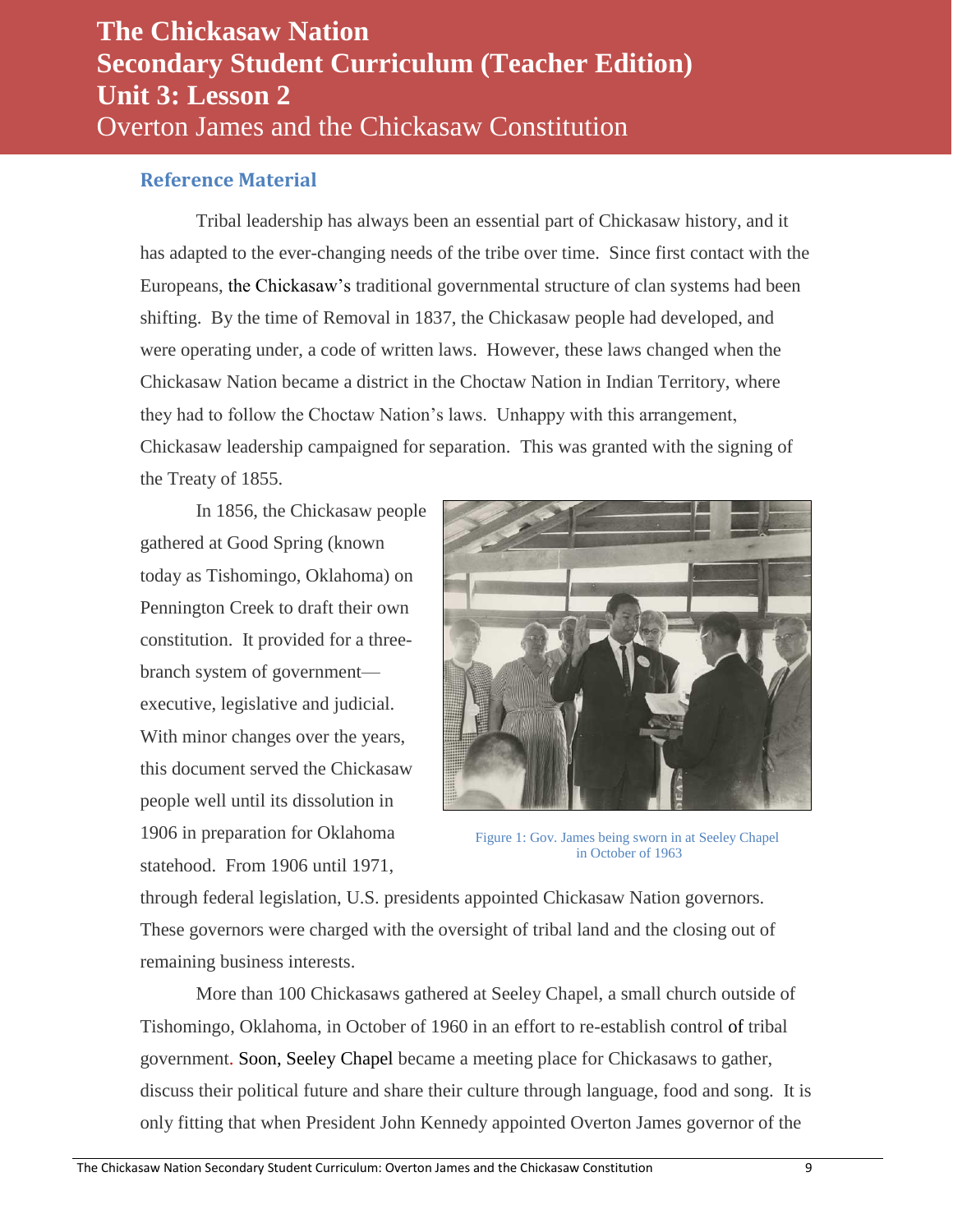Chickasaw Nation in 1963 he take his oath of office there, at Seeley Chapel, where the grassroots movement had begun.



Figure 2: The Chickasaw Motor Inn in Sulphur, Oklahoma.

Through the self-determination policies of the Nixon administration, the Chickasaws could once again hold official tribal elections. President Nixon believed that the federal government needed to recognize the capacities and insights of American Indians. After much debate, Congress passed the Indian Self-Determination and Education Assistance Act in 1975.

In 1971, Overton James became the first elected governor of the Chickasaw Nation since Oklahoma statehood in 1907. This was

a crucial time period for the Chickasaw people, and his leadership was vital to the political and cultural resurgence that continues to transform the Chickasaw Nation today. When James became governor, he was the tribe's only employee, and the tribe did not have any of the programs or services that is offered to their citizens today. But that was all about to change.

Governor James lobbied the Indian Health Service (IHS) and Speaker of the U.S. House of Representatives Carl Albert for better health care, and in 1968, IHS opened a clinic in Tishomingo, Oklahoma, the first health care facility of any kind in the Chickasaw Nation. In 1972, he was instrumental in the purchase of what was then known as the Artesian Hotel. Renamed the Chickasaw Motor Inn, it was the first tribal business owned and operated by the tribe. With appropriate renovations and a new business plan, the Motor Inn quickly became a profit-making venture for the Chickasaw Nation, earning approximately \$100,000 for the tribe in its first year of operation. In the course of his tenure as elected governor, the number of tribal employees grew from about 30 to nearly 200, and tribal revenues increased from \$750,000 in 1963 to approximately \$11 million in 1987.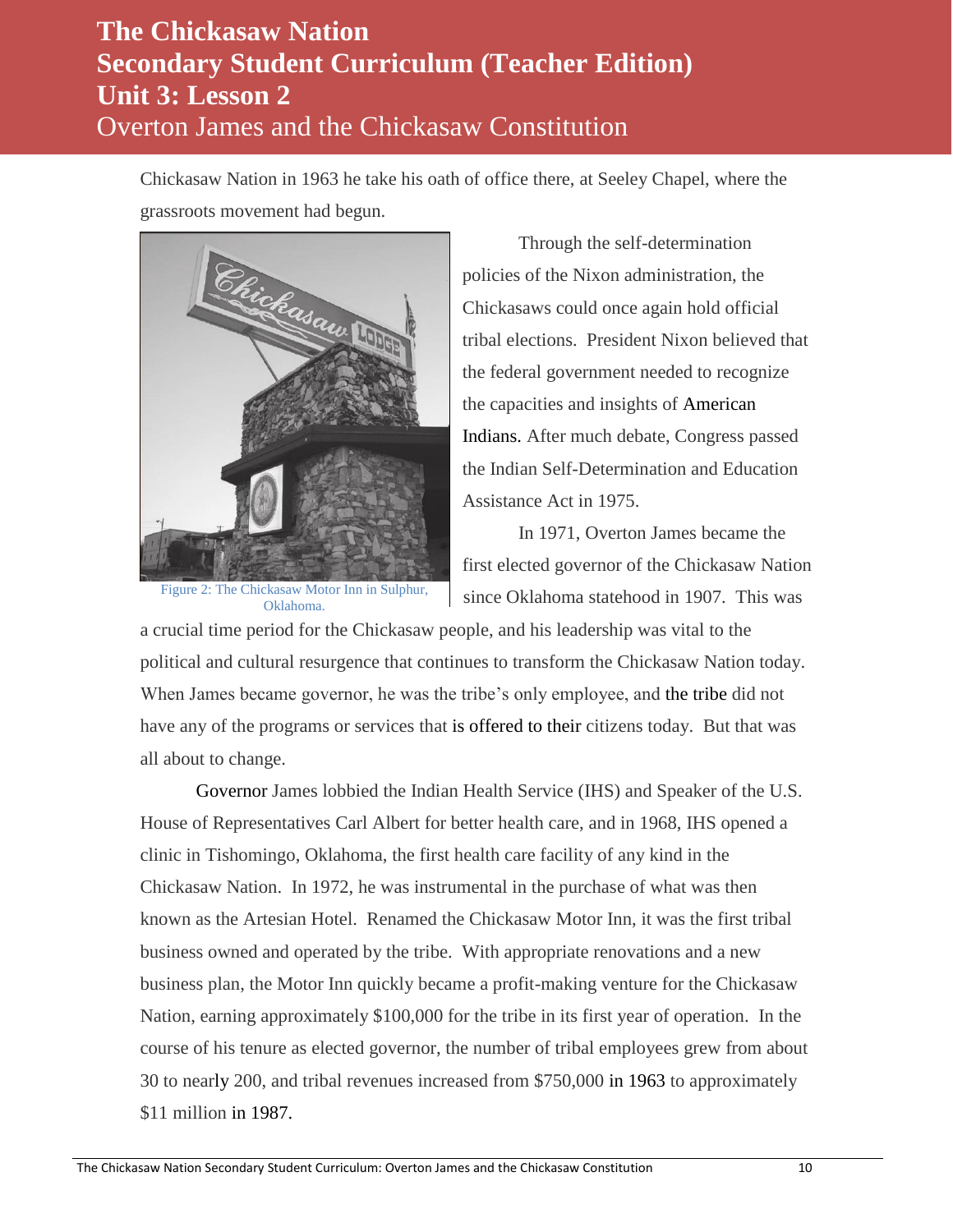During Gov. James' administration, the Chickasaw and Choctaw Nations began work with Cherokee colleagues to pursue legal rights to the Arkansas riverbed—rights which extended to revenues derived from oil and gas development of those lands. That struggle culminated in a U.S. Supreme Court victory in 1970 and—after three more decades of negotiation—a congressionally approved trust settlement.

Gov. James combined service to his own tribe with service to all American Indians. He served five terms as president of the Inter-Tribal Council of the Five Civilized Tribes. He also served as president of the Choctaw-Chickasaw Confederation, chairman of the State Indian Affairs Commission and trustee of the National Indian Athletic Hall of Fame. Additionally, he was a member of the Indian Education Subcommittee of the National Council on Indian Opportunity and a member of the National Congress of American Indians.

During Overton James' time in office, a draft of a new constitution began to be developed in 1979 based on the 1856 constitution. In the four years that followed, tribal officials worked tirelessly to revise, update and formulate a constitution to fit the needs of a modern Chickasaw society. This was accomplished with the ratification of an official tribal constitution in August of 1983. Like the original document, the new constitution established a three-branch system of government. The executive department, which is the governor and lieutenant governor; a legislature, which is comprised of 13 people called legislators; and a judicial department, which is comprised of a supreme court and a district court.

The new constitution did, however, include seven fundamental differences. These were: the length of the governor's term, term limits for elected and appointed positions, the creation of the position of lieutenant governor, if salaries should be set by the legislature or governor, blood quantum requirements for the executive department, the location of the seat of government and the election of tribal judges. With the implementation of the new constitution, Chickasaw sovereignty was taken to a higher level, and the tribe continues to be self-governed today.

Overton James served as governor of the Chickasaw Nation from 1963 to 1987. He passed away on September 16, 2015 at the age of 90. He was the youngest man to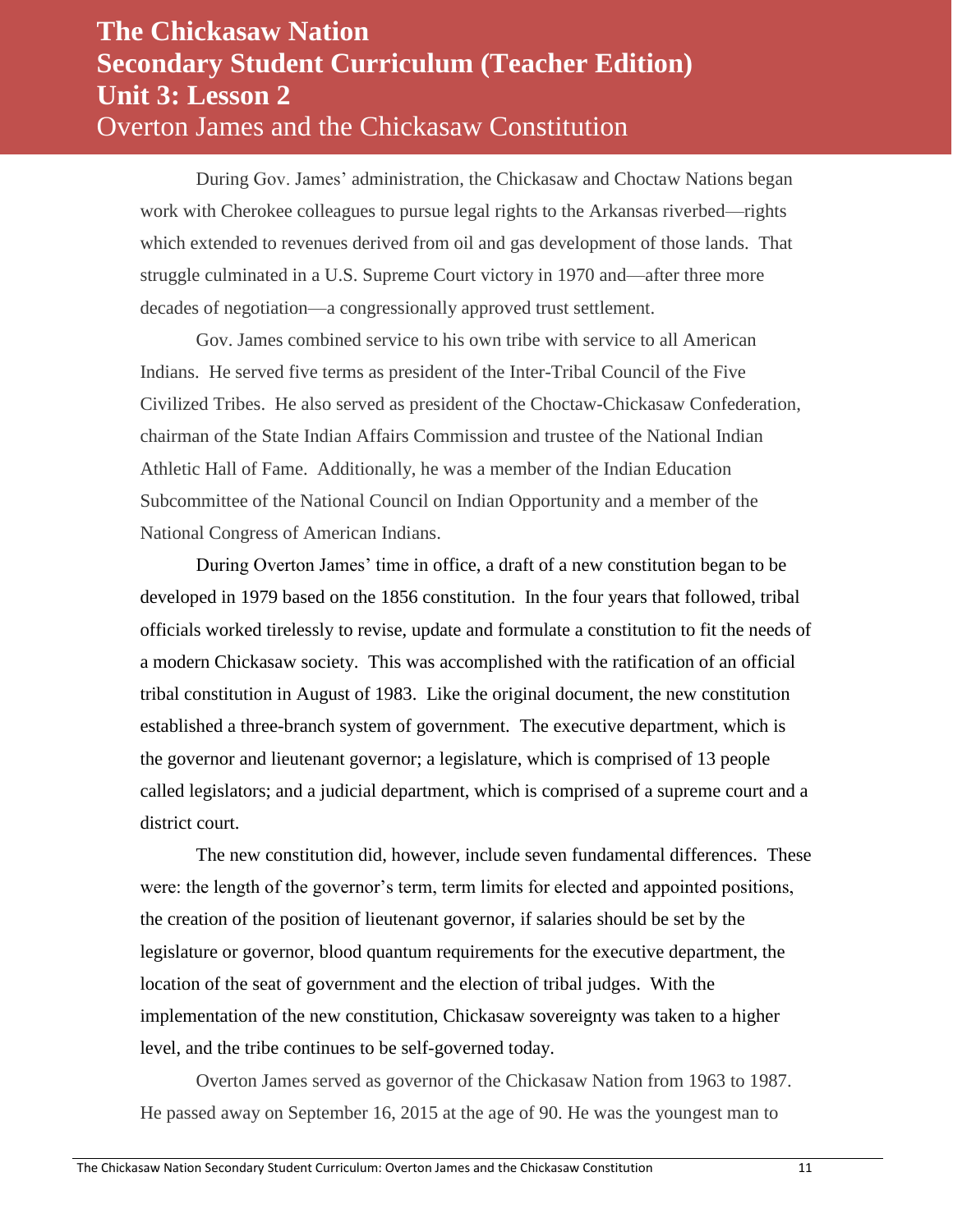serve as governor of the tribe, the first person inducted into the Chickasaw Nation Hall of Fame, and he left an amazing legacy of Chickasaw history behind. The resounding "I bring you greetings from the great unconquered and unconquerable Chickasaw Nation" was his standard greeting at speeches and gatherings. This quote became a traditional greeting and continues to be used to this day.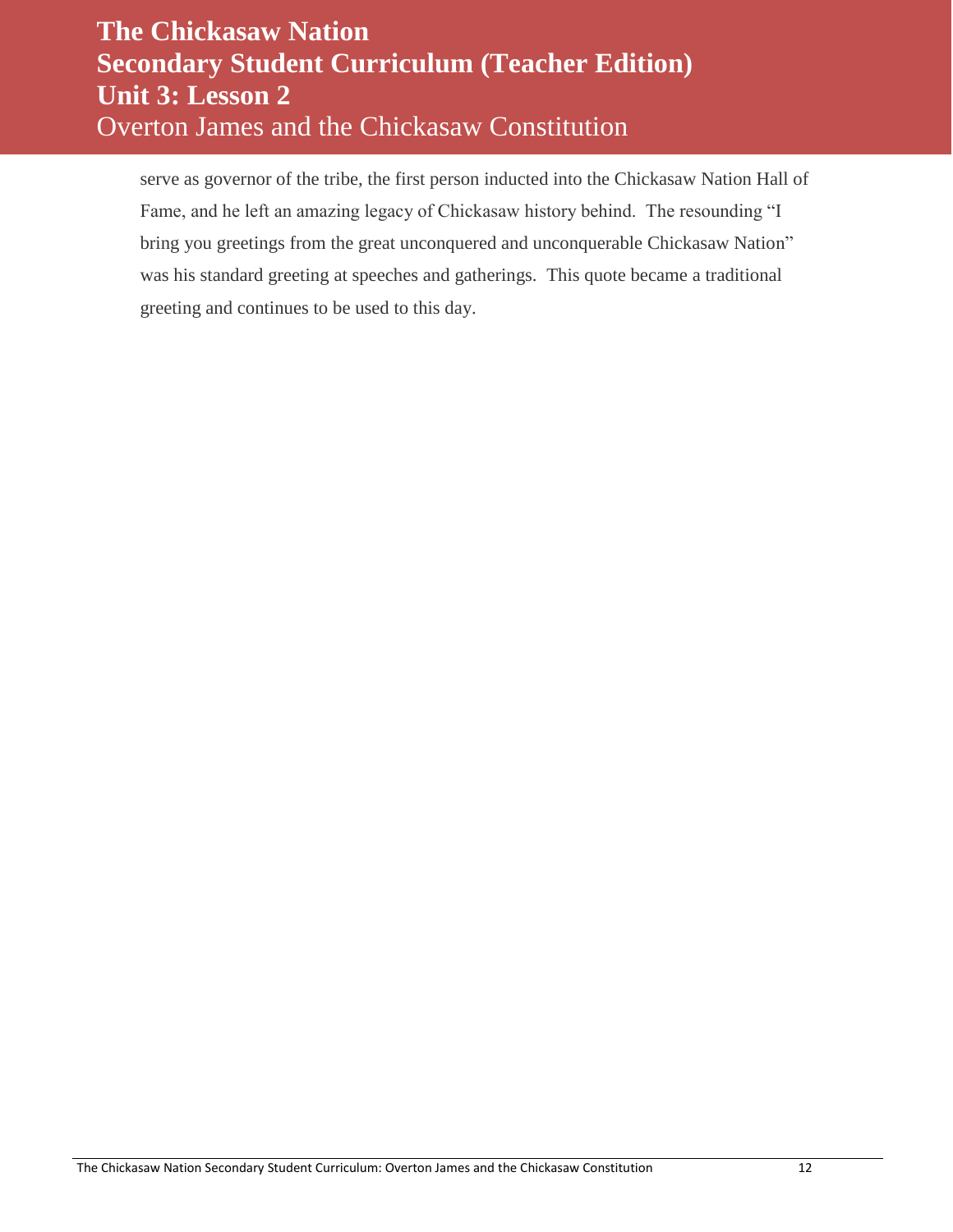### <span id="page-12-0"></span>**Discussion Questions**

1. What impact did the Nixon administration have on the Chickasaw Nation? Be specific.

*Sample answer: Through the self-determination policies of the Nixon administration, the Chickasaws could once again hold official tribal elections. President Richard Nixon believed that the federal government needed to recognize the capacities and insights of American Indians. After much debate, Congress passed the Indian Self-Determination and Education Assistance Act in 1975*.

2. Why do you think it was important for the 1856 version of the Chickasaw Constitution to be revised? List some reasons this revision might have been necessary.

*Sample answer: The old Constitution was becoming outdated. The new one had seven fundamental differences. These were: the length of the governor's term, term limits for elected and appointed positions, whether to have a lieutenant governor and if salaries should be set by the legislature or governor, blood quantum requirements for the executive department, the location of the seat of government and the election of tribal judges.*

3. In the lesson, we discussed several tribal and governmental groups. Name some of them, and discuss what they are or were important. (This may take additional research.)

*Sample answer: Some of the groups listed in the lesson are: Indian Health Service (IHS), Inter-Tribal Council of the Five Civilized Tribes, State Indian Affairs Commission, Indian Education Subcommittee of the National Council on Indian Opportunity and the National Congress of American Indians. It is up to the teacher if students should research these topics further.*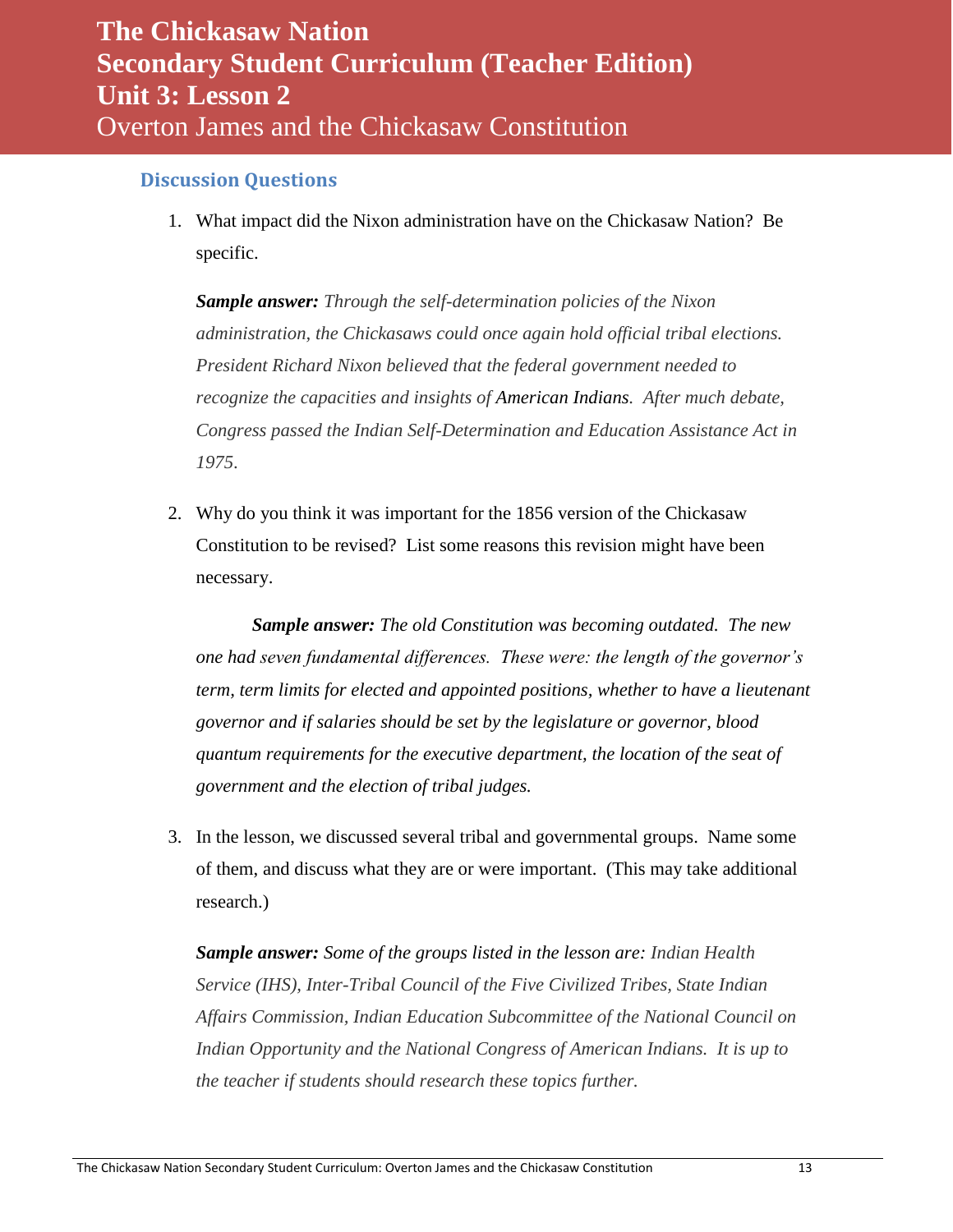4. Discuss the growth of the Chickasaw Nation during Gov. James' time in office. Examine areas such as tribal employment, revenues and anything else you feel is relevant.

*Sample answer: Gov. James was the only employee of the tribe at first. He helped open a health care center in Tishomingo, Oklahoma for tribal members. He also helped open the Motor Inn which was the first business the tribe owned. Students could discuss the amount of money the tribe made through the Motor Inn, or they could discuss employee growth.* 

5. Why do you think it was important that the United States allow tribes to elect their own leaders as opposed to them being appointed by the President of the United States?

*Sample answer: Tribal sovereignty allows for self-government. This means tribes can elect their own leaders through their own democratic system which allows them to continue self-determination.*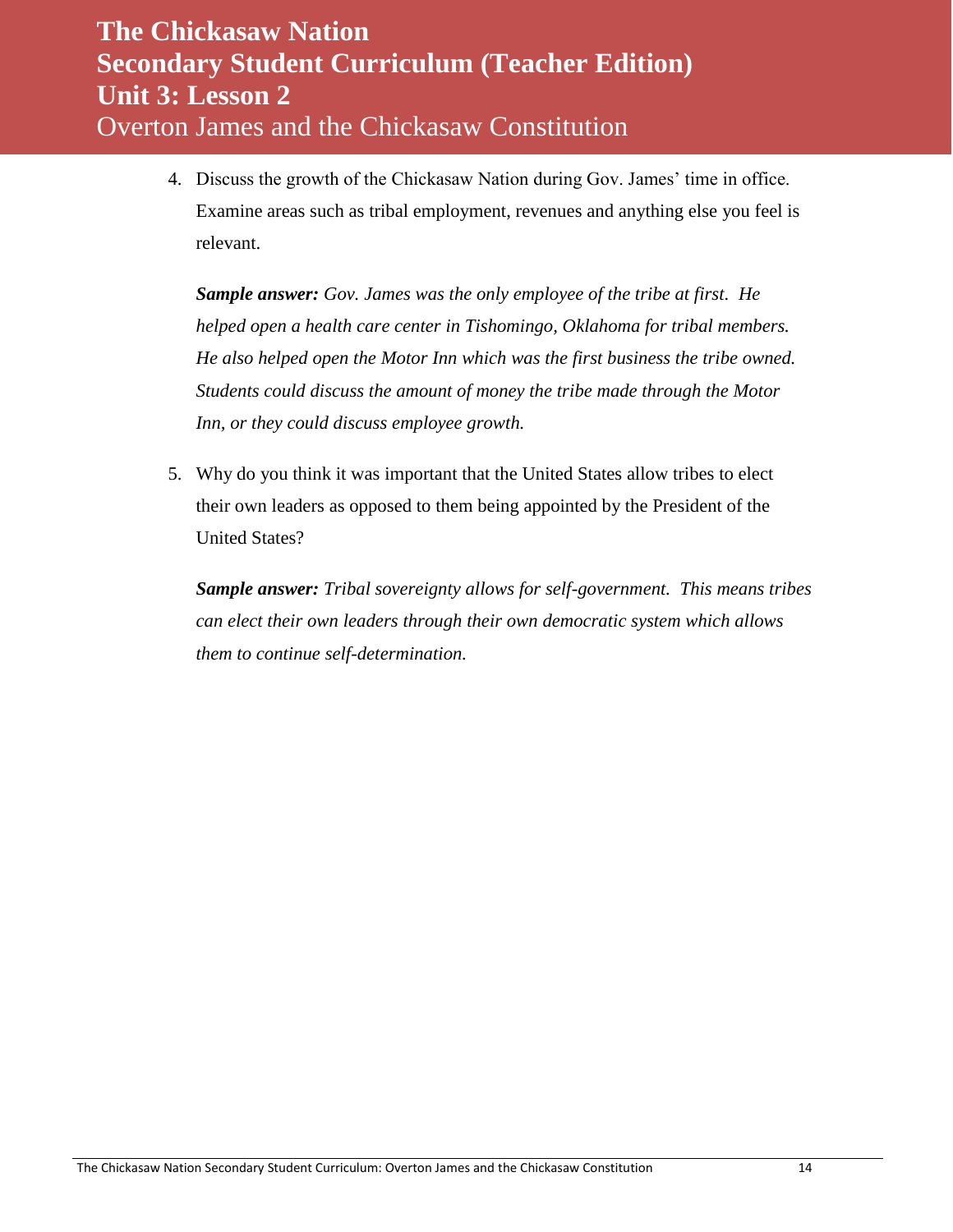### <span id="page-14-0"></span>**Student Activity**

Solve the cryptogram by discovering which letters in the table are represented by the letters below the lines. W and C have been given to you.



Created by [Puzzlemaker](http://puzzlemaker.discoveryeducation.com/) at DiscoveryEducation.com

*The solution to the cryptogram is: "I bring you greetings from the great unconquered and unconquerable Chickasaw Nation" was Gov. James' standard greeting at speeches and gatherings.*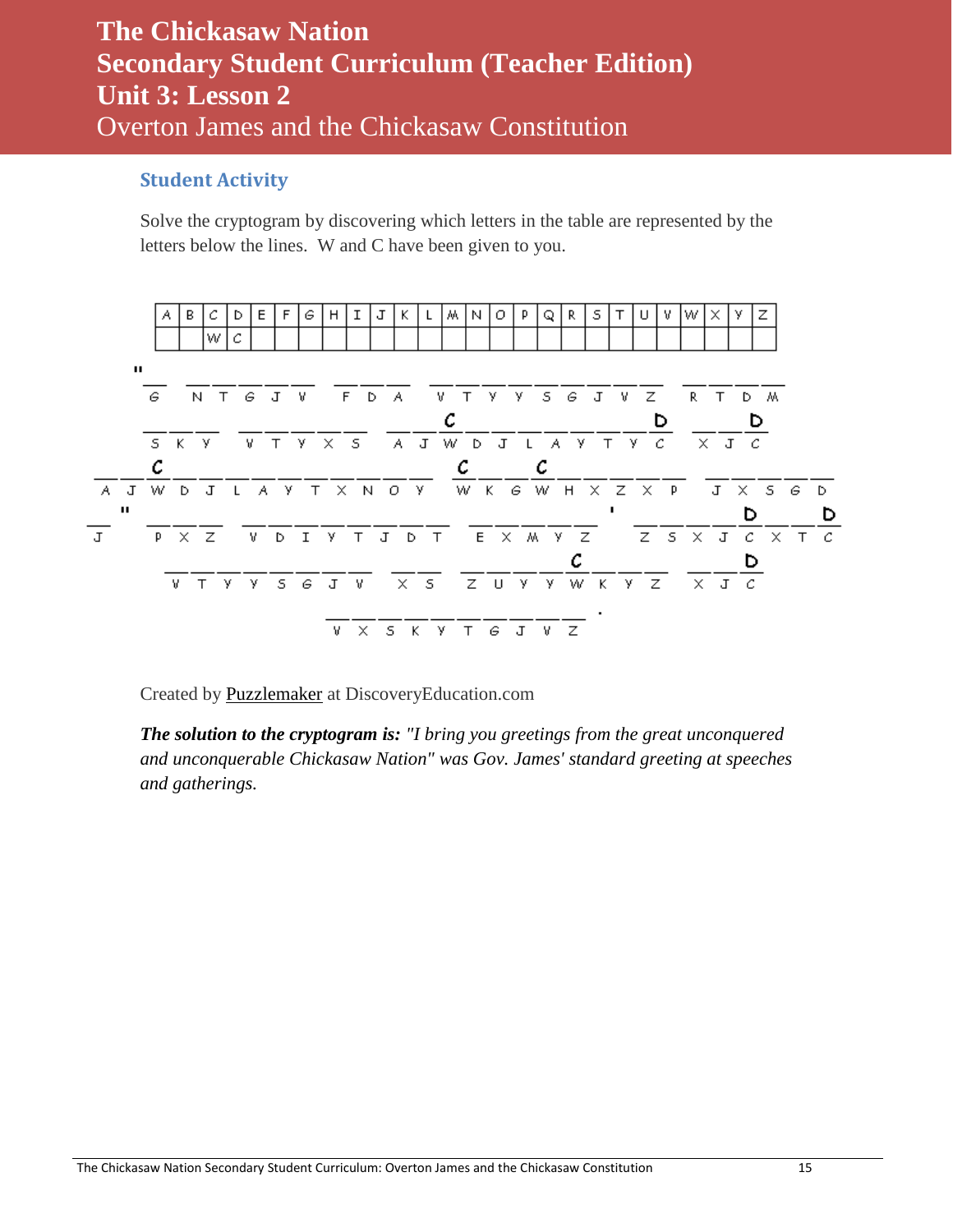### <span id="page-15-0"></span>**Student Quiz**

- 1. What did the Treaty of 1855 do?
	- a. It authorized the removal of the Chickasaws from their Homeland.
	- b. It granted the Chickasaws a formal separation from the Choctaws.
	- c. It established Ft. Cobb.
	- d. It made it illegal for Native Americans to have tribal governors.
- 2. What document was drafted at Good Spring on Pennington Creek?
	- a. There was no document, it was a tribal gathering
	- b. The Indian Health Services Act
	- c. The Treaty of 1855
	- d. The Chickasaw Constitution of 1856
- 3. Between 1906 and 1971 who had the authority to appoint Chickasaw governors?
	- a. The President of the United States.
	- b. The Chickasaw people.
	- c. The Choctaw people.
	- d. The Oklahoma people after statehood.
- 4. Which president appointed Governor James?
	- a. Kennedy
		- b. Nixon
		- c. Albert
		- d. Regan
- 5. Who was the first person inducted into the Chickasaw Nation Hall of Fame?
	- a. *Tishominko*
	- b. Overton James
	- c. Carl Albert
	- d. Richard Nixon
- 6. What tribal nation did the Chickasaws reside amongst after their Removal?
	- a. Choctaw
	- b. Shawnee
	- c. Kiowa
	- d. Cherokee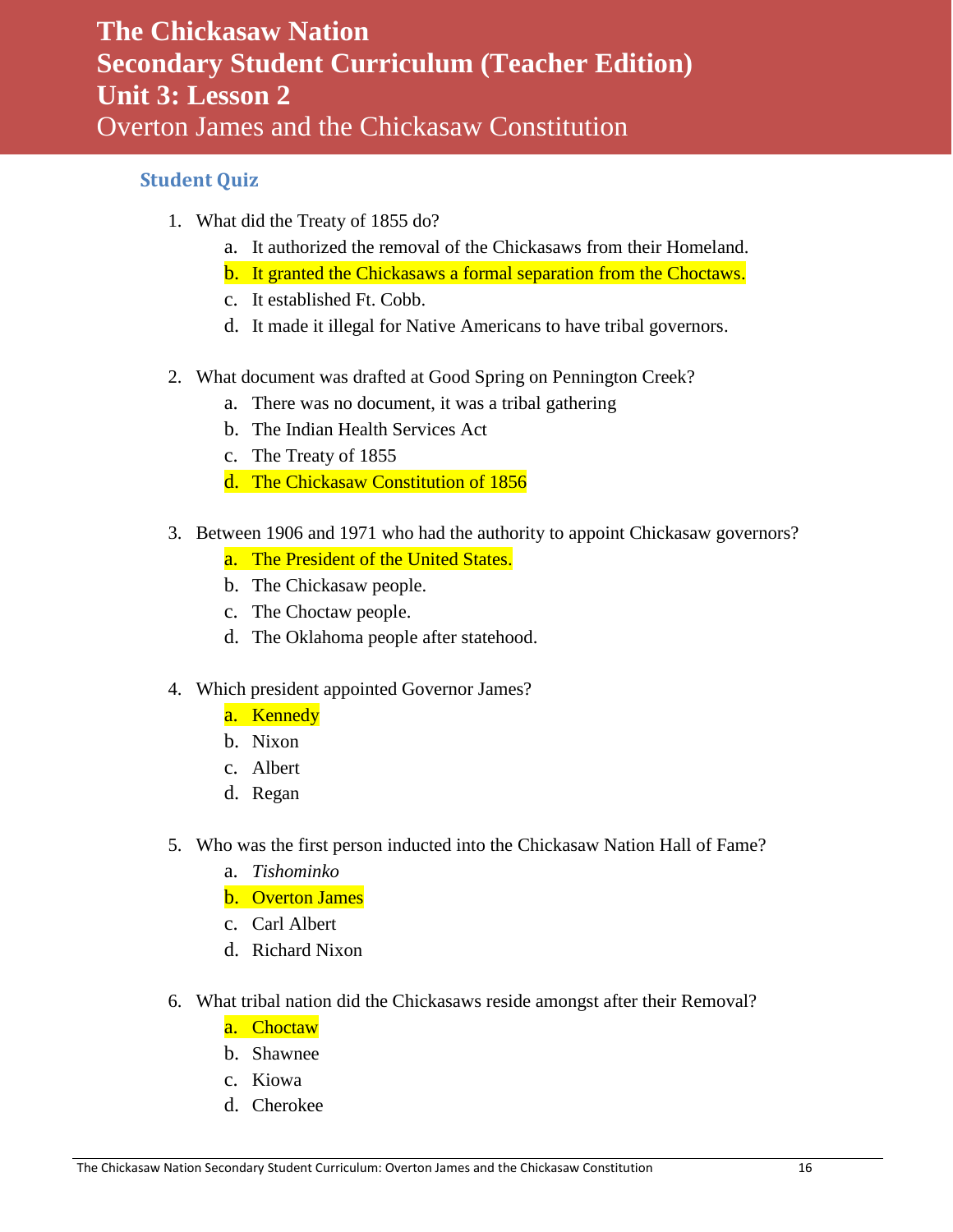- 7. What is Good Spring known as today?
	- a. Ada, Oklahoma
	- b. Oklahoma City, Oklahoma
	- c. Pennington, Oklahoma
	- d. Tishomingo, Oklahoma
- 8. What year did Overton James become the first elected governor of the Chickasaw Nation since Oklahoma statehood?
	- a. 1971
	- b. 1963
	- c. 1907
	- d. 1968
- 9. What was the name of the first business the Chickasaw Nation owned and operated in Oklahoma?
	- a. The Chickasaw Cultural Center
	- b. Council House Museum
	- c. Chickasaw Motor Inn
	- d. Bedré Chocolates
- 10. What important piece of law was rewritten while Gov. James was in office?
	- a. The United States Constitution
	- b. The Chickasaw Constitution
	- c. There were no laws rewritten during this time.
	- d. Women were given the right to vote.